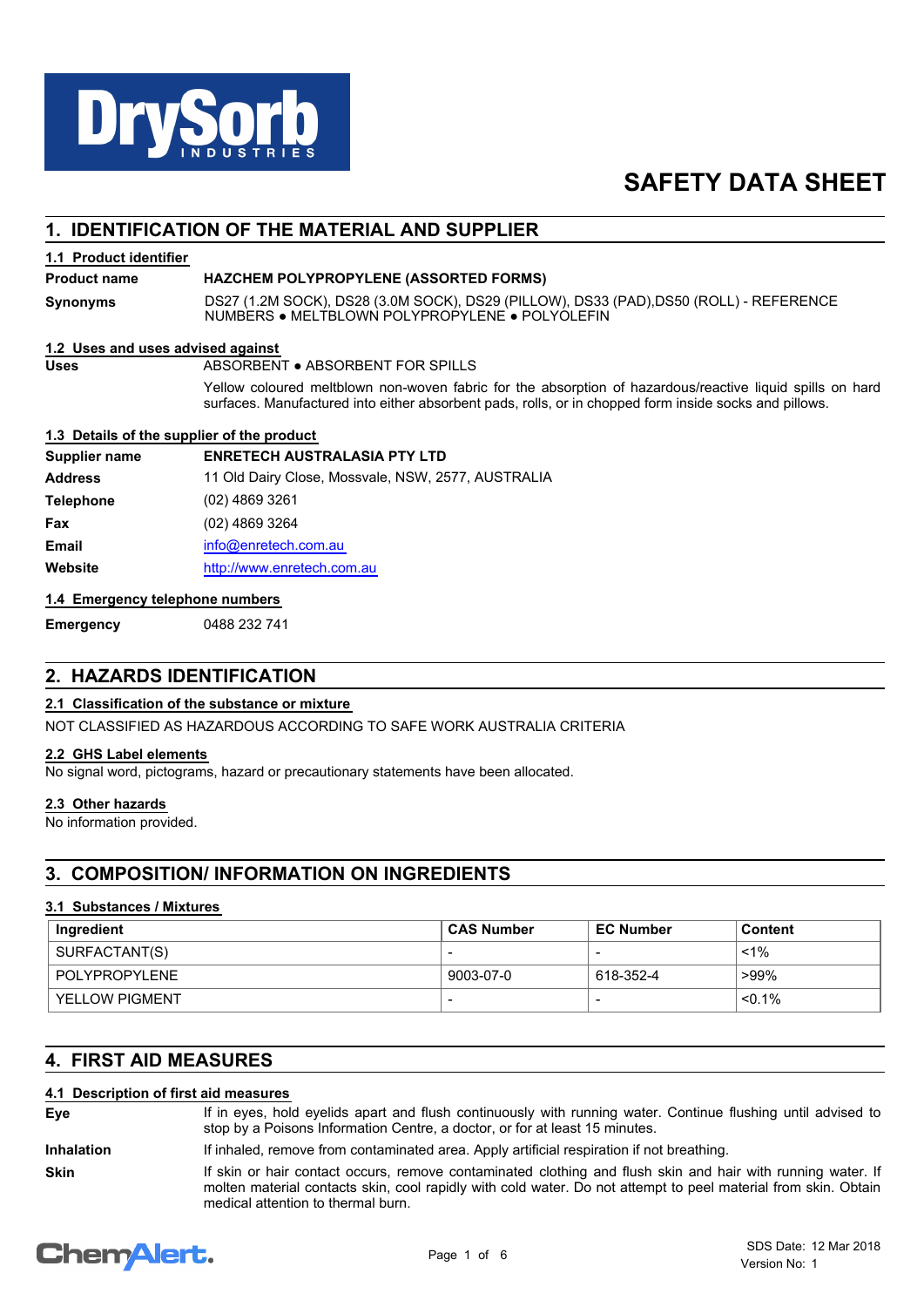For advice, contact a Poisons Information Centre on 13 11 26 (Australia Wide) or a doctor (at once). If swallowed, do not induce vomiting. Ingestion is considered unlikely due to product form. **Ingestion**

**First aid facilities** Eye wash facilities should be available.

#### **4.2 Most important symptoms and effects, both acute and delayed**

No known toxicological effects from this product. May cause mechanical irritation.

#### **4.3 Immediate medical attention and special treatment needed**

Treat symptomatically.

## **5. FIRE FIGHTING MEASURES**

#### **5.1 Extinguishing media**

Dry agent, carbon dioxide, foam or water fog. Prevent contamination of drains and waterways.

#### **5.2 Special hazards arising from the substance or mixture**

Combustible. May evolve carbon oxides and hydrocarbons when heated to decomposition.

#### **5.3 Advice for firefighters**

Evacuate area and contact emergency services. Toxic gases may be evolved in a fire situation. Remain upwind and notify those downwind of hazard. Wear full protective equipment including Self Contained Breathing Apparatus (SCBA) when combating fire. Use waterfog to cool intact containers and nearby storage areas.

#### **5.4 Hazchem code**

None allocated.

## **6. ACCIDENTAL RELEASE MEASURES**

#### **6.1 Personal precautions, protective equipment and emergency procedures**

Wear Personal Protective Equipment (PPE) as detailed in section 8 of the SDS.

#### **6.2 Environmental precautions**

Prevent product from entering drains and waterways.

#### **6.3 Methods of cleaning up**

Contain spillage, then collect and place in suitable containers for disposal. Avoid generating dust.

#### **6.4 Reference to other sections**

See Sections 8 and 13 for exposure controls and disposal.

## **7. HANDLING AND STORAGE**

#### **7.1 Precautions for safe handling**

Before use carefully read the product label. Use of safe work practices are recommended to avoid eye or skin contact and inhalation. Observe good personal hygiene, including washing hands before eating. Prohibit eating, drinking and smoking in contaminated areas.

#### **7.2 Conditions for safe storage, including any incompatibilities**

Store in a cool, dry, well ventilated area, removed from incompatible substances, heat or ignition sources and foodstuffs. Ensure packages are adequately labelled, protected from physical damage and sealed when not in use.

#### **7.3 Specific end uses**

No information provided.

# **8. EXPOSURE CONTROLS / PERSONAL PROTECTION**

#### **8.1 Control parameters**

#### **Exposure standards**

No exposure standards have been entered for this product.

#### **Biological limits**

No biological limit values have been entered for this product.

# **ChemAlert.**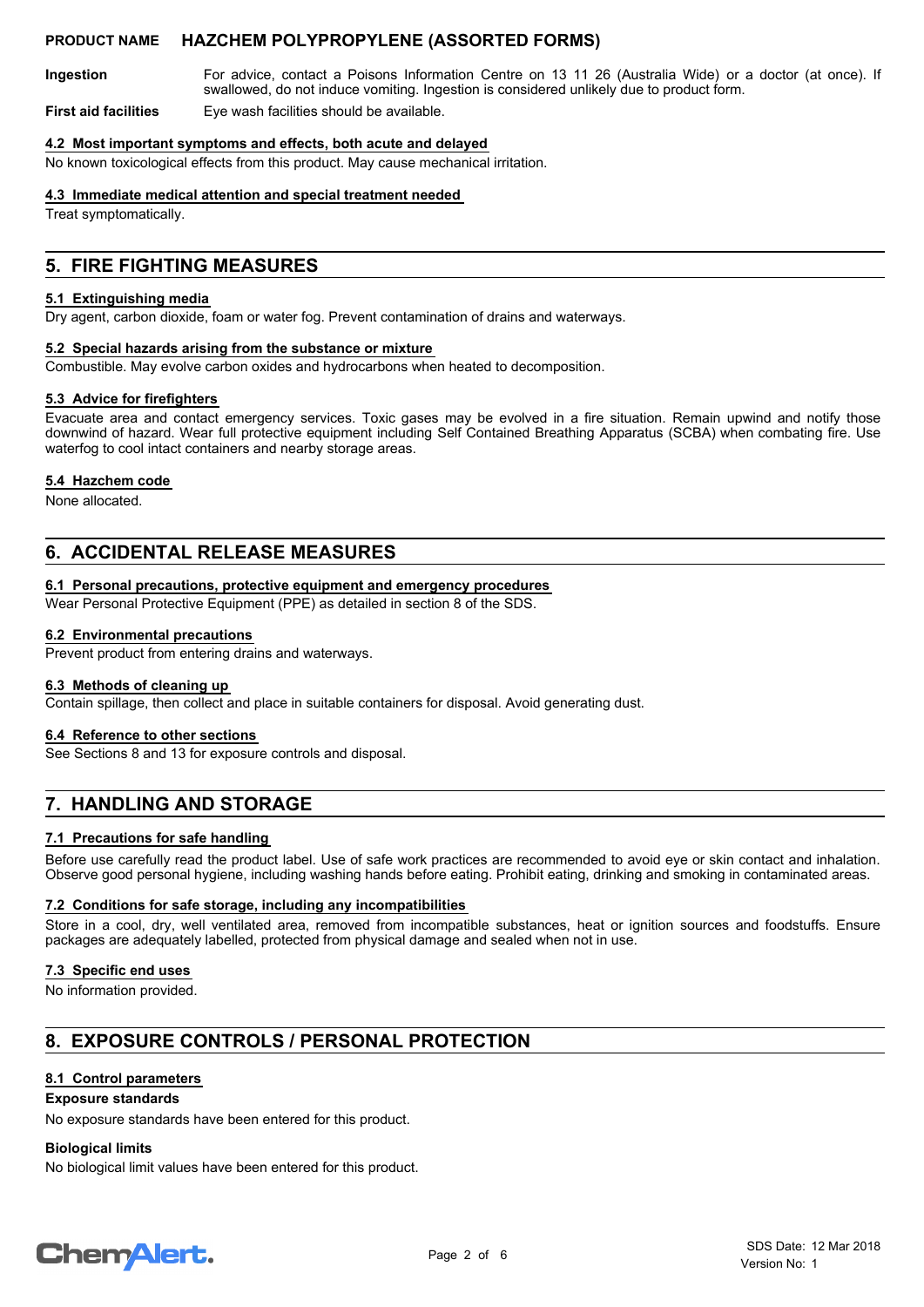#### **8.2 Exposure controls**

Avoid inhalation. Use in well ventilated areas. **Engineering controls**

### **PPE**

| Eye / Face         | Not required under normal conditions of use. |
|--------------------|----------------------------------------------|
| <b>Hands</b>       | Not required under normal conditions of use. |
| <b>Body</b>        | Not required under normal conditions of use. |
| <b>Respiratory</b> | Not required under normal conditions of use. |

# **9. PHYSICAL AND CHEMICAL PROPERTIES**

### **9.1 Information on basic physical and chemical properties**

| Appearance                       | YELLOW COLOURED MELT-BLOWN NON-WOVEN MATERIAL |
|----------------------------------|-----------------------------------------------|
| <b>Odour</b>                     | MILD HYDROCARBON ODOUR                        |
| <b>Flammability</b>              | <b>COMBUSTIBLE</b>                            |
| <b>Flash point</b>               | $>93^{\circ}$ C                               |
| <b>Boiling point</b>             | <b>NOT AVAILABLE</b>                          |
| <b>Melting point</b>             | $>155^{\circ}$ C                              |
| <b>Evaporation rate</b>          | <b>NOT AVAILABLE</b>                          |
| рH                               | <b>NOT AVAILABLE</b>                          |
| Vapour density                   | <b>NOT AVAILABLE</b>                          |
| <b>Specific gravity</b>          | 0.90 to 0.92                                  |
| Solubility (water)               | <b>INSOLUBLE</b>                              |
| Vapour pressure                  | <b>NOT AVAILABLE</b>                          |
| <b>Upper explosion limit</b>     | <b>NOT AVAILABLE</b>                          |
| Lower explosion limit            | <b>NOT AVAILABLE</b>                          |
| <b>Partition coefficient</b>     | <b>NOT AVAILABLE</b>                          |
| <b>Autoignition temperature</b>  | $>315^{\circ}$ C (Estimate)                   |
| <b>Decomposition temperature</b> | <b>NOT AVAILABLE</b>                          |
| <b>Viscosity</b>                 | <b>NOT AVAILABLE</b>                          |
| <b>Explosive properties</b>      | <b>NOT AVAILABLE</b>                          |
| <b>Oxidising properties</b>      | <b>NOT AVAILABLE</b>                          |
| <b>Odour threshold</b>           | <b>NOT AVAILABLE</b>                          |

# **10. STABILITY AND REACTIVITY**

#### **10.1 Reactivity**

Carefully review all information provided in sections 10.2 to 10.6.

## **10.2 Chemical stability**

Stable under recommended conditions of storage.

#### **10.3 Possibility of hazardous reactions**

Polymerization is not expected to occur. Temperatures over 249°C may cause degradation.

#### **10.4 Conditions to avoid**

Avoid heat, sparks, open flames and other ignition sources.

#### **10.5 Incompatible materials**

Incompatible with oxidising agents (e.g. hypochlorites).

#### **10.6 Hazardous decomposition products**

Fumes evolved at temperatures above 225°C include carbon monoxide, formaldehyde and acrolein.

# **11. TOXICOLOGICAL INFORMATION**

#### **11.1 Information on toxicological effects**

No known toxicological effects from this product. Based on available data, the classification criteria are not met. **Acute toxicity**

Not classified as an irritant. Prolonged or repeated contact may result in mechanical irritation. Contact with the molten material may cause thermal burns. **Skin**

# **ChemAlert.**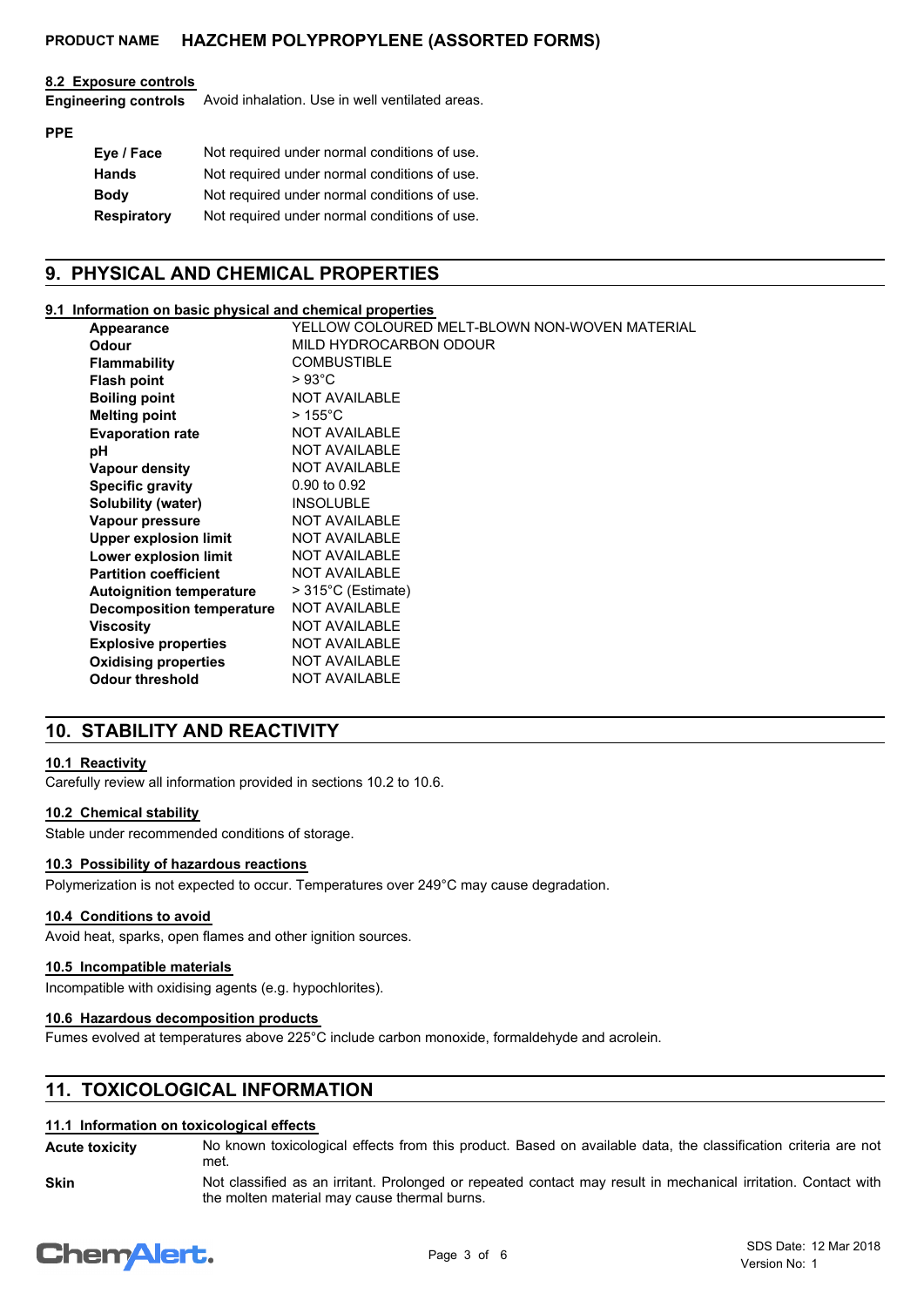| Eye                                | Not classified as an eye irritant. Contact with dust or fibres may result in mechanical irritation. |  |  |
|------------------------------------|-----------------------------------------------------------------------------------------------------|--|--|
| <b>Sensitisation</b>               | Not classified as causing skin or respiratory sensitisation.                                        |  |  |
| <b>Mutagenicity</b>                | Not classified as a mutagen.                                                                        |  |  |
| Carcinogenicity                    | Not classified as a carcinogen.                                                                     |  |  |
| <b>Reproductive</b>                | Not classified as a reproductive toxin.                                                             |  |  |
| STOT - single<br>exposure          | Not classified as causing organ damage from single exposure.                                        |  |  |
| <b>STOT</b> - repeated<br>exposure | Not classified as causing organ damage from repeated exposure.                                      |  |  |
| <b>Aspiration</b>                  | Not relevant.                                                                                       |  |  |

## **12. ECOLOGICAL INFORMATION**

#### **12.1 Toxicity**

No information provided.

#### **12.2 Persistence and degradability**

Material is inert and does not biodegrade.

#### **12.3 Bioaccumulative potential**

No information provided.

#### **12.4 Mobility in soil**

No information provided.

#### **12.5 Other adverse effects**

No information provided.

## **13. DISPOSAL CONSIDERATIONS**

#### **13.1 Waste treatment methods**

Collect and place in sealable containers and dispose of to an approved landfill site. Contact the manufacturer/supplier for additional information (if required). **Waste disposal**

**Legislation Dispose of in accordance with relevant local legislation.** 

## **14. TRANSPORT INFORMATION**

#### **NOT CLASSIFIED AS A DANGEROUS GOOD BY THE CRITERIA OF THE ADG CODE, IMDG OR IATA**

|                                     | <b>LAND TRANSPORT (ADG)</b> | <b>SEA TRANSPORT (IMDG / IMO)</b> | AIR TRANSPORT (IATA / ICAO) |
|-------------------------------------|-----------------------------|-----------------------------------|-----------------------------|
| 14.1 UN Number                      | None allocated.             | None allocated.                   | None allocated.             |
| 14.2 Proper<br><b>Shipping Name</b> | None allocated.             | None allocated.                   | None allocated.             |
| 14.3 Transport<br>hazard class      | None allocated.             | None allocated.                   | None allocated.             |
| 14.4 Packing Group                  | None allocated.             | None allocated.                   | None allocated.             |

#### **14.5 Environmental hazards**

No information provided.

#### **14.6 Special precautions for user**

**Hazchem code** None allocated.

## **15. REGULATORY INFORMATION**

#### **15.1 Safety, health and environmental regulations/legislation specific for the substance or mixture**

A poison schedule number has not been allocated to this product using the criteria in the Standard for the Uniform Scheduling of Medicines and Poisons (SUSMP).



**Poison schedule**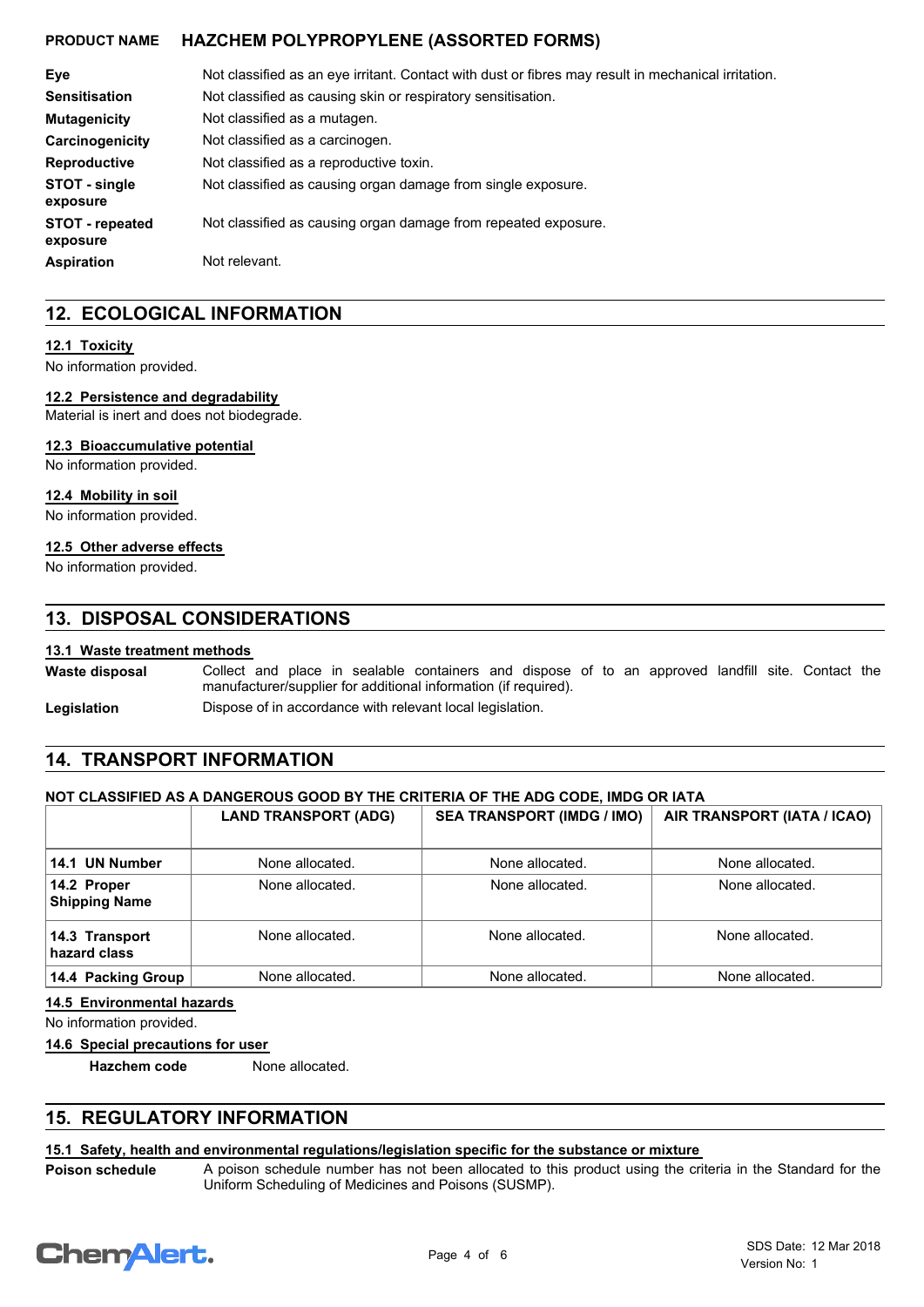| <b>Classifications</b>    | Safework Australia criteria is based on the Globally Harmonised System (GHS) of Classification and<br>Labelling of Chemicals.                |
|---------------------------|----------------------------------------------------------------------------------------------------------------------------------------------|
|                           | The classifications and phrases listed below are based on the Approved Criteria for Classifying Hazardous<br>Substances [NOHSC: 1008(2004)]. |
| <b>Hazard codes</b>       | None allocated.                                                                                                                              |
| <b>Risk phrases</b>       | None allocated.                                                                                                                              |
| Safety phrases            | None allocated.                                                                                                                              |
| <b>Inventory listings</b> | <b>AUSTRALIA: AICS (Australian Inventory of Chemical Substances)</b><br>All components are listed on AICS, or are exempt.                    |

# **16. OTHER INFORMATION**

| <b>Additional information</b> | PERSONAL PROTECTIVE EQUIPMENT GUIDELINES:<br>The recommendation for protective equipment contained within this report is provided as a guide<br>only. Factors such as form of product, method of application, working environment, quantity used,<br>product concentration and the availability of engineering controls should be considered before final<br>selection of personal protective equipment is made.<br>HEALTH EFFECTS FROM EXPOSURE:<br>It should be noted that the effects from exposure to this product will depend on several factors |                                                                                                                                                                                                                                                                                                                                                                                                                         |  |  |
|-------------------------------|-------------------------------------------------------------------------------------------------------------------------------------------------------------------------------------------------------------------------------------------------------------------------------------------------------------------------------------------------------------------------------------------------------------------------------------------------------------------------------------------------------------------------------------------------------|-------------------------------------------------------------------------------------------------------------------------------------------------------------------------------------------------------------------------------------------------------------------------------------------------------------------------------------------------------------------------------------------------------------------------|--|--|
|                               |                                                                                                                                                                                                                                                                                                                                                                                                                                                                                                                                                       | including: form of product; frequency and duration of use; quantity used; effectiveness of control<br>measures; protective equipment used and method of application. Given that it is impractical to<br>prepare a report which would encompass all possible scenarios, it is anticipated that users will<br>assess the risks and apply control methods where appropriate.                                               |  |  |
| <b>Abbreviations</b>          | <b>ACGIH</b><br>CAS#<br><b>CNS</b><br>EC No.                                                                                                                                                                                                                                                                                                                                                                                                                                                                                                          | American Conference of Governmental Industrial Hygienists<br>Chemical Abstract Service number - used to uniquely identify chemical compounds<br>Central Nervous System<br>EC No - European Community Number                                                                                                                                                                                                             |  |  |
|                               | <b>EMS</b><br><b>GHS</b>                                                                                                                                                                                                                                                                                                                                                                                                                                                                                                                              | Emergency Schedules (Emergency Procedures for Ships Carrying Dangerous<br>Goods)<br>Globally Harmonized System                                                                                                                                                                                                                                                                                                          |  |  |
|                               | <b>GTEPG</b>                                                                                                                                                                                                                                                                                                                                                                                                                                                                                                                                          | Group Text Emergency Procedure Guide                                                                                                                                                                                                                                                                                                                                                                                    |  |  |
|                               | <b>IARC</b>                                                                                                                                                                                                                                                                                                                                                                                                                                                                                                                                           | International Agency for Research on Cancer                                                                                                                                                                                                                                                                                                                                                                             |  |  |
|                               | LC50                                                                                                                                                                                                                                                                                                                                                                                                                                                                                                                                                  | Lethal Concentration, 50% / Median Lethal Concentration                                                                                                                                                                                                                                                                                                                                                                 |  |  |
|                               | LD50                                                                                                                                                                                                                                                                                                                                                                                                                                                                                                                                                  | Lethal Dose, 50% / Median Lethal Dose                                                                                                                                                                                                                                                                                                                                                                                   |  |  |
|                               | mg/m <sup>3</sup>                                                                                                                                                                                                                                                                                                                                                                                                                                                                                                                                     | Milligrams per Cubic Metre                                                                                                                                                                                                                                                                                                                                                                                              |  |  |
|                               | <b>OEL</b>                                                                                                                                                                                                                                                                                                                                                                                                                                                                                                                                            | Occupational Exposure Limit                                                                                                                                                                                                                                                                                                                                                                                             |  |  |
|                               | pH                                                                                                                                                                                                                                                                                                                                                                                                                                                                                                                                                    | relates to hydrogen ion concentration using a scale of 0 (high acidic) to 14 (highly<br>alkaline).                                                                                                                                                                                                                                                                                                                      |  |  |
|                               | ppm                                                                                                                                                                                                                                                                                                                                                                                                                                                                                                                                                   | Parts Per Million                                                                                                                                                                                                                                                                                                                                                                                                       |  |  |
|                               | <b>STEL</b>                                                                                                                                                                                                                                                                                                                                                                                                                                                                                                                                           | Short-Term Exposure Limit                                                                                                                                                                                                                                                                                                                                                                                               |  |  |
|                               | STOT-RE                                                                                                                                                                                                                                                                                                                                                                                                                                                                                                                                               | Specific target organ toxicity (repeated exposure)                                                                                                                                                                                                                                                                                                                                                                      |  |  |
|                               | STOT-SE                                                                                                                                                                                                                                                                                                                                                                                                                                                                                                                                               | Specific target organ toxicity (single exposure)                                                                                                                                                                                                                                                                                                                                                                        |  |  |
|                               | <b>SUSMP</b>                                                                                                                                                                                                                                                                                                                                                                                                                                                                                                                                          | Standard for the Uniform Scheduling of Medicines and Poisons                                                                                                                                                                                                                                                                                                                                                            |  |  |
|                               | <b>SWA</b><br><b>TLV</b>                                                                                                                                                                                                                                                                                                                                                                                                                                                                                                                              | Safe Work Australia<br><b>Threshold Limit Value</b>                                                                                                                                                                                                                                                                                                                                                                     |  |  |
|                               |                                                                                                                                                                                                                                                                                                                                                                                                                                                                                                                                                       |                                                                                                                                                                                                                                                                                                                                                                                                                         |  |  |
|                               | <b>TWA</b>                                                                                                                                                                                                                                                                                                                                                                                                                                                                                                                                            | Time Weighted Average                                                                                                                                                                                                                                                                                                                                                                                                   |  |  |
| <b>Report status</b>          | This document has been compiled by RMT on behalf of the manufacturer, importer or supplier of the<br>product and serves as their Safety Data Sheet ('SDS').                                                                                                                                                                                                                                                                                                                                                                                           |                                                                                                                                                                                                                                                                                                                                                                                                                         |  |  |
|                               | It is based on information concerning the product which has been provided to RMT by the<br>manufacturer, importer or supplier or obtained from third party sources and is believed to represent<br>the current state of knowledge as to the appropriate safety and handling precautions for the product<br>at the time of issue. Further clarification regarding any aspect of the product should be obtained<br>directly from the manufacturer, importer or supplier.                                                                                |                                                                                                                                                                                                                                                                                                                                                                                                                         |  |  |
|                               |                                                                                                                                                                                                                                                                                                                                                                                                                                                                                                                                                       | While RMT has taken all due care to include accurate and up-to-date information in this SDS, it does<br>not provide any warranty as to accuracy or completeness. As far as lawfully possible, RMT accepts<br>no liability for any loss, injury or damage (including consequential loss) which may be suffered or<br>incurred by any person as a consequence of their reliance on the information contained in this SDS. |  |  |

# Chem<sup>Alert.</sup>